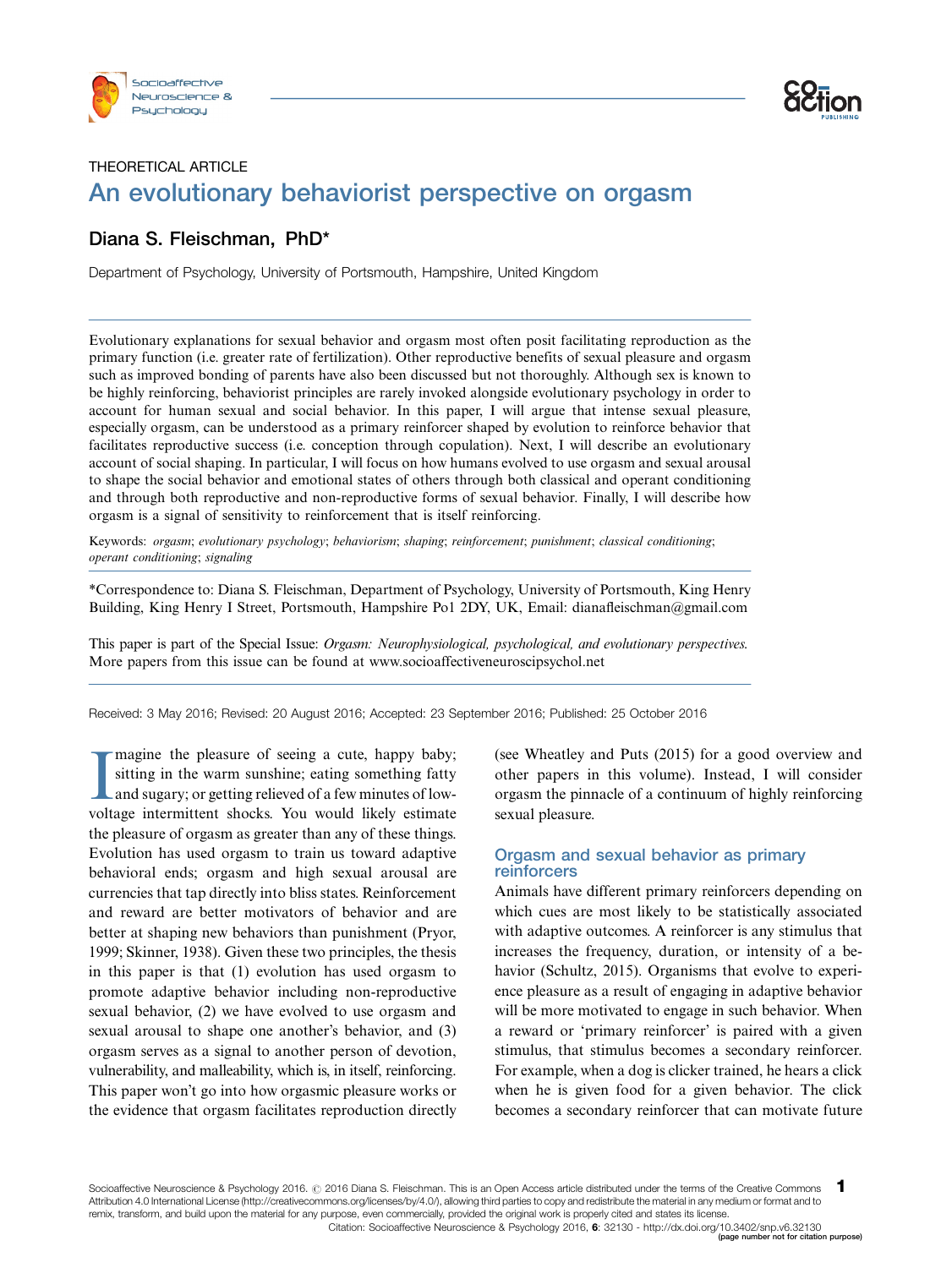behavior because it has been paired with food, a primary reinforcer (even after food is no longer paired with the click). Orgasm, in behaviorist terms, is a primary reinforcer, a pleasurable unconditioned stimulus that, without any classically conditioned association, is inherently and innately reinforcing. Orgasm, like other primary reinforcers, can make stimuli that are paired with it (e.g. a color, someone's face, a specific smell) reinforcing. Food, warmth, sex, and sleep are examples of primary reinforcers and these are evolutionarily conserved among many organisms. Because evolved psychological mechanisms solve adaptive problems with biologically prepared inputs and because so many cues have been recurrently associated with these inputs, there are likely many primary reinforcers that exist for humans that don't exist for animals.

Consider evolution as an agent that calibrates the subjective pleasure of behavior based on how adaptive it is for the organism. It's no wonder that finding and consuming food and sex are primary reinforcers as they facilitate survival and reproduction. However, considering sex as reinforcing can be taken one step further. According to an adaptationist account of conditioning, any cues of courtship or reproduction that are consistently associated with higher reproductive success recurrently throughout evolutionary history can become a primary reinforcer. This can include practicing courtship skills (e.g. telling stories), the attention one gets from potential mates (e.g. eye contact, smiling), initiating sexual behavior (e.g. intimate touch, kissing) all the way up to penetration, orgasm, and seeing one's partner indicating intense pleasure and orgasm.

Another prediction derived from an evolutionary perspective is that primary reinforcers differ over the lifespan and that different primary reinforcers have different salience depending on the adaptive problems that were recurrently faced by our ancestors during particular life stages. For instance, parental praise will be a primary reinforcer for children but less so for adults. Attention (e.g. eye contact, orienting body language) from attractive members of the opposite sex should be more of a primary reinforcer for reproductive-aged men or women than children. We should also expect this with sex; sexual behavior will yield the most pleasure when it is fulfilling adaptive goals such as improved bonding between parents or forming a new bond with someone of high status. For example, behaviorists would argue that a smile is a secondary reinforcer because it has been classically conditioned by being paired with food or another primary reinforcer. An evolutionary learning perspective might differ. Experimental evidence shows that infants, 2-7 months old, can be conditioned to prefer sounds using a smile as reinforcement (Routh, 1969). This indicates a smile may be an innate positive reinforcer or, at least, that infants are biologically prepared to associate a smile with primary reinforcers like food or warmth. For infants, the major adaptive problem they face is having an engaged and

motivated caretaker who will provision them and protect them from harm; a smile is a cue that this adaptive problem is being solved by the behavior of the infant.

More salient to the topic of orgasm, pictures of nude adult women would be a strong primary reinforcer for men after puberty but would probably not be a primary reinforcer for prepubescent males. Researchers have found that male rhesus macaques will 'pay' (give up part of a juice reward) to view the genitals of female macaques or the faces of high status males but will not 'pay' to view the faces of low status conspecifics (Deaner, Khera, & Platt, 2005). Another study found that peak fertility female macaques preferred to view the faces of male conspecifics (Lacreuse, Martin-Malivel, Lange, & Herndon, 2007) and showed reduced preference during periods of lower fertility. These studies show that social information in and of itself can act as a primary reinforcer. For the sexually inexperienced male rhesus macaques, both the photos of the high status male's faces and the genitals of the females had not previously been associated with food, sex, or other positive reinforcement (i.e. not classically conditioned) (Michael Platt, primatologist, April 7, 2016 personal communication). An evolutionary perspective would predict that sexual primary reinforcers do not show equipotentiality; they are differentially rewarding depending on how adaptive they are to an organism. This may be contingent on age, sex, and fertility status. While stimuli like nudity may or may not be innate or a primary reinforcer, we should expect that for stimuli that are very salient to reproduction, there is at least a biological preparedness for associating sexual stimuli with pleasure, thereby increasing their reinforcing qualities. The sex of the organism should also be an important variable influencing the valence of sexual pleasure.

# An adaptationist account of sex differences in sexual reinforcement

Sex differences in orgasmic capacity and sexual pleasure can be explored within an evolutionary behaviorist framework. We infer from the presence of ejaculation and context-dependent facial expressions that in many other species, only males consistently experience orgasm during sexual behavior (Ferro, 2013; Lloyd, 2009). Ejaculation could be associated with no more pleasure than urinating or defecating if ejaculation was not necessary for reproduction. An adaptationist perspective explains why males consistently experience the peak pleasure of orgasm from intercourse more than other sexual activities; orgasm motivates men toward the most adaptively important outcomes. However, men also consistently reach orgasm more easily when engaging in other forms of sexual behavior. Men's gametes (sperm) are much less costly to produce and men have much lower obligate parental investment than women (Trivers, 1996). For men to be reproductively successful, they need, on the low end, to only engage their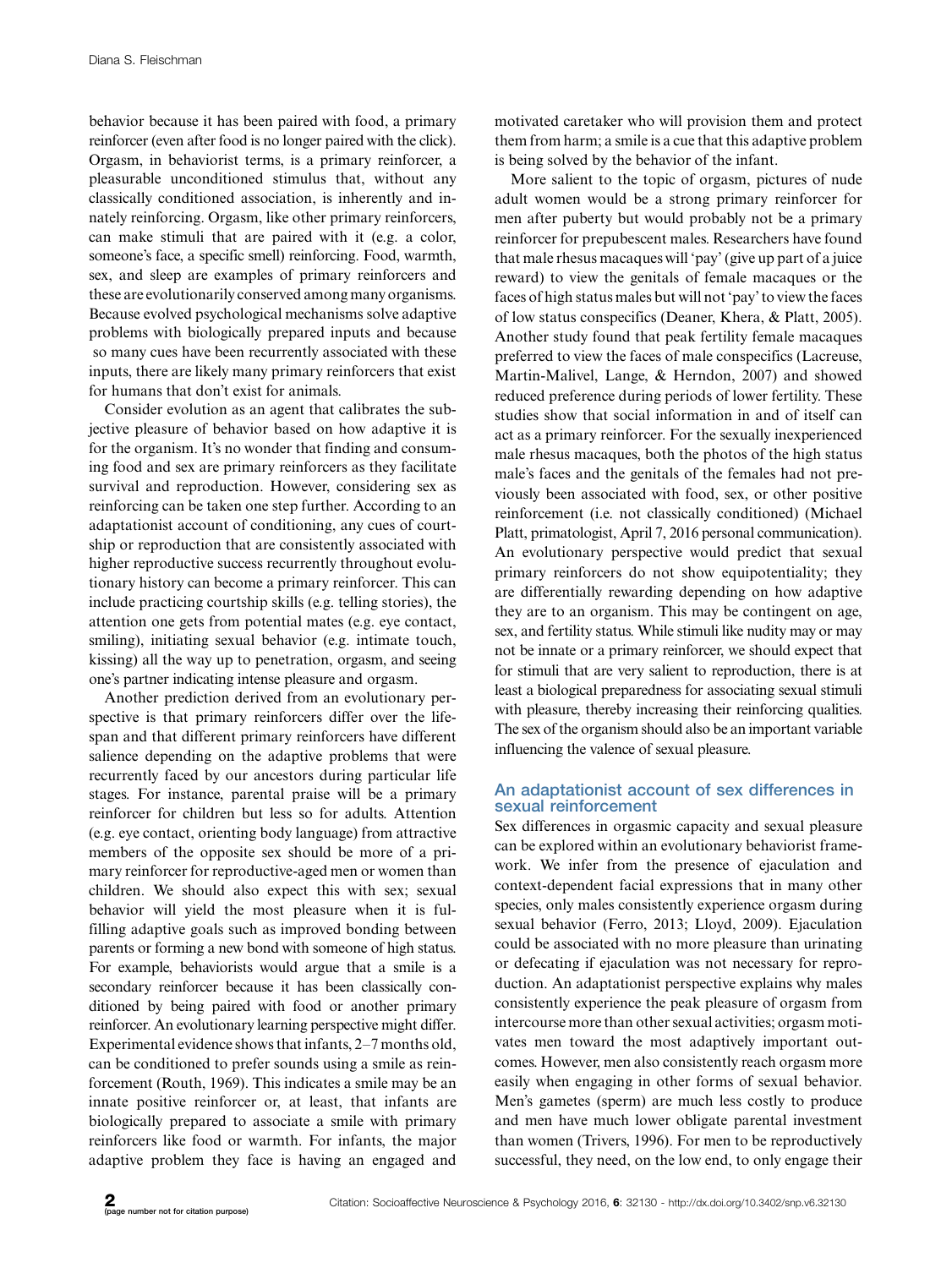time and resources as much as is necessary to have sex with a woman.

Consider men's rate of orgasm in light of Error Management Theory (Haselton & Buss, 2000) also known as the Smoke Detector Principle (Nesse, 2001). If there are two kinds of errors an organism can make, evolution will bias behavior toward the less costly of these errors. If you design a smoke alarm, it's better for it to be calibrated to go off in error when there is no fire than it is for it to remain silent when there is a fire. For men, sexual behavior has low potential costs compared with great potential reproductive benefits. This is why men are calibrated to over-perceive sexual interest on the part of women (Perilloux, Easton, & Buss, 2012). For the same reason, we should expect men to experience orgasm in a variety of conditions, even if they do not lead directly to fertilization. Experiencing orgasm when engaging in an act that cannot result in reproduction is a less costly error than not experiencing orgasm during an act that can lead to conception (Figueredo et al., 2005).

There is evidence for this both in humans and animals. Semen can be collected easily in many birds and mammals, by providing a male with a crude facsimile of a female or vagina (Rouge & Bowen, 2002). Men, more than women, are prone to fetishes and paraphilias, and easily pair sexual arousal with a given stimulus through classical conditioning (Rachman, 1966). However, just because men are more likely to reach orgasm with myriad forms of sexual behavior and with different sexual partners does not mean that orgasm or sexual pleasure will be equal across these contexts. We should expect more adaptive conditions to lead to greater sexual pleasure and more intense orgasm (more on this later). However, we should also expect plasticity built into the sexual motivation system through reinforcement. Men have preferences for young, fertile women and various forms of attractiveness that signal health and reproductive value (Sugiyama, 2005). However, men will experience orgasm and sexual pleasure with women that are available to them even if they do not evince these cues. In terms of fertilization, evolution should maximize orgasmic pleasure for men who are with partners most likely to conceive, that is, women of reproductive age who are healthy enough to carry a pregnancy, but men will also be motivated with a history of orgasmic reinforcement toward women who will be more likely to choose them repeatedly as mates.

Many scientists have been puzzled by women's orgasmic frequency. Why don't women consistently experience orgasm and, conversely, why do women have orgasms at all? The fact that women experience orgasm, at least some of the time, is one piece of evidence that orgasm is a primary reinforcer for some kinds of adaptive behavior. Some (e.g. Prause, 2011) have speculated that it is precisely because orgasm is variable in women that it may be more reinforcing than it is for men; variable reinforcement has

been found to be a greater driver of behavior that is resistant to extinction than consistent reinforcement (e.g. gambling on a slot machine is more resistant to extinction than pulling a lever with a consistent payout) (Pryor, 1999). For women, sex is much more costly both in terms of potential parental investment and sexually transmitted disease risk and thus we should expect evolution to be more selective about the sort of sexual behavior that should be reinforced with extreme pleasure.

In order for a woman to be reproductively successful, she must carry a child for 9 months and, until recent history, breastfeed for another 3 years. Women can have far fewer offspring than men over their lifetimes, have less variable rates of reproduction, and have little reproductive incentive to have sex with more men. A woman who has intercourse with 100 men in a year will, on average, have no more offspring than a woman who has regular sex with one fertile man. Moreover, women are much more susceptible to sexually transmitted infections than men and have much greater disease burden (e.g. sterility) as a result of these infections (Madkan, Giancola, Sra, & Tyring, 2006). For these reasons, copulation isn't always adaptive and a woman who was easily orgasmic in a variety of conditions could be making a more costly error: being motivated to engage in behavior that is unlikely to result in the optimal reproductive outcome of conceiving with a genetically fit male who is free of disease (Miller, 2000).

Thus, it is useful to consider what kinds of sexual activity evolution would want to orgasmically reinforce in women for fertilization and conception versus for bonding. I speculate that this disease risk and the concomitant focus of sexual pleasure away from the vaginal mucous membranes (which are more likely to transmit disease upon contact than the clitoris and external vulva) might have been a driver toward the variety of sexual practices (e.g. frottage) humans engage in that do not involve copulation. Further evidence for this is that most women cannot achieve orgasm through vaginal intercourse alone (Lehmiller, 2013; Lloyd, 2009) and most women do not consider the vagina to be the most important erogenous zone compared with the clitoris (S. Fisher, 1973). Later, we will explore how orgasm may be adaptively calibrated for bonding between parents and social benefits that translate into increased reproductive success (e.g. formation of alliances that increase status).

## Sexual pleasure calibrated to maximize fertilization

Pleasure and primary reinforcement are not binary phenomena. We should expect pleasure to be gradient and calibrated to the scarcity or adaptive value of the stimulus. Drinking water is more pleasurable when one is thirsty and eating high-calorie foods – especially those that have nutrients that were scarce throughout evolutionary history (e.g. salt, sugar, fat) – feels more pleasurable than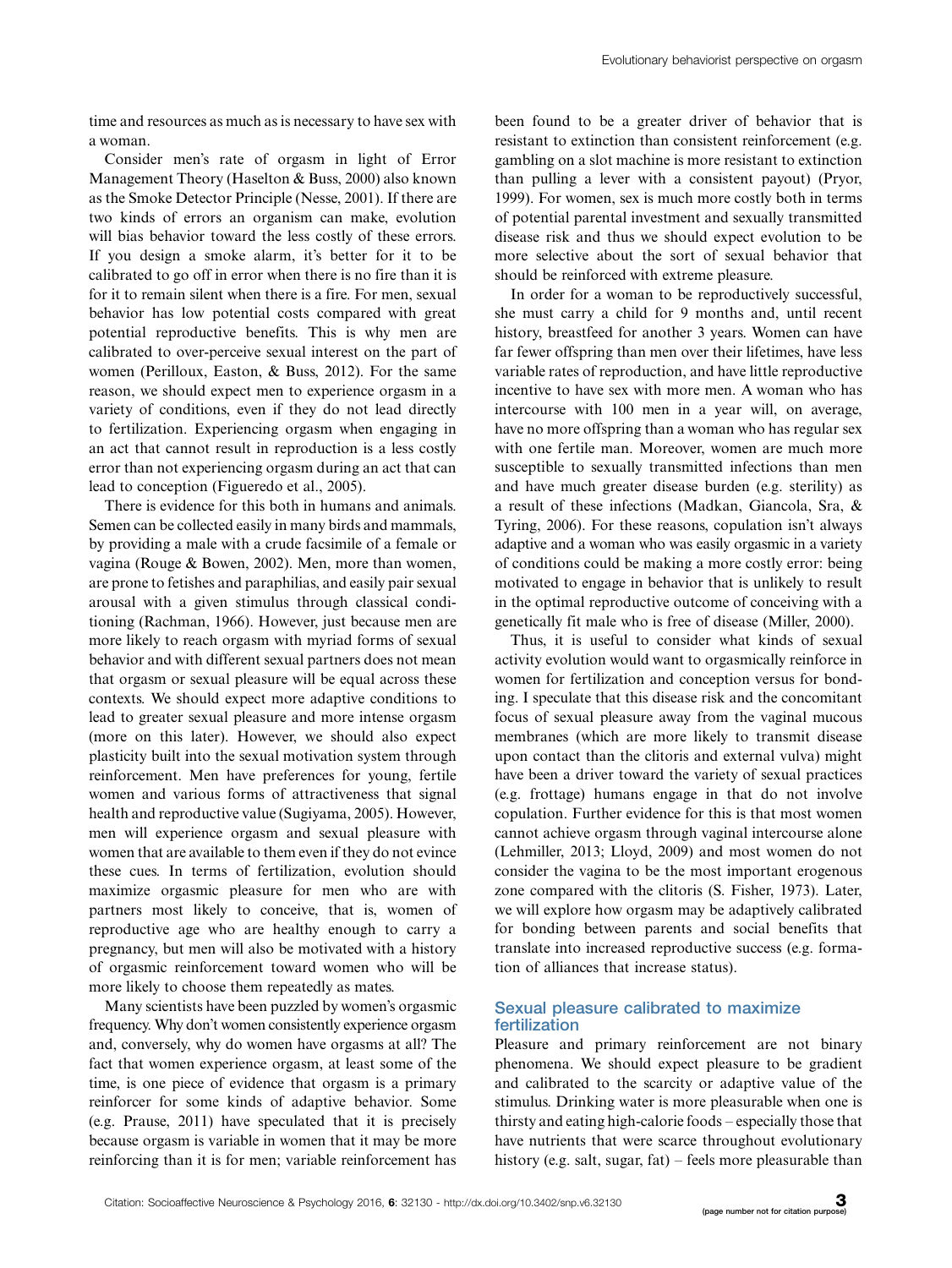eating foods that were abundant or offer less nutritional value. Orgasm may be similarly calibrated and sensitive to contexts of scarcity or abundance. For both men and women, we should expect sex and orgasm to feel more pleasurable when mates or the opportunity for sexual contact are scarce. We should predict that sexual contact with healthy and attractive conspecifics to yield more pleasure. Aspects of health and attractiveness are normally distributed. Thus, we can expect that health and attractiveness increase the pleasure and reinforcing quality of sexual behavior not only because they are statistically associated with greater fertility and therefore greater reproductive success but also because those sexual partners are necessarily more scarce than partners more average on genetically endowed qualities. Evolution has used orgasm to reinforce behaviors that are directly related to fertilization such as an orgasm associated with ejaculation during intercourse. However, it's also clear that orgasm facilitates the motivation to engage in other nonreproductive sexual behaviors such as oral sex, masturbation, and same-sex sexual behavior.

Let us first consider how orgasm could be calibrated to help women gain genetic benefits that would make each of their costly offspring more likely to be healthy and reproductively successful. There is controversial evidence (Wheatley & Puts, 2015) that female orgasm facilitates conception (e.g. by dipping the cervix into the seminal pool); however, orgasm need not facilitate conception directly for the purposes of increasing reproduction with certain males but instead could reinforce repeated sexual behavior with those males. How would evolution optimally calibrate female orgasm to motivate women to have conceptive sex? Some evidence has shown that women are more likely to have orgasms with men who show good genetic quality. Attractiveness, masculinity, and symmetry have been associated with health as they are expensive signals to produce (Rantala et al., 2012; Rhodes Chan, Zebrowitz, & Simmons, 2003; Zahavi, 1975); Some studies have shown that women are more likely to have orgasms with men who are masculine and symmetrical (Puts, Welling, Burriss, & Dawood, 2012; Thornhill, Gangestad, & Comer, 1995). The vigor, health, coordination, and theory of mind that aid in facilitating orgasm in a partner are all costly signals of health and fitness as well (Miller, 2000).

The 'sexy sons' hypothesis (R. A. Fisher, 1930) posits that females should choose males who are likely to produce male offspring that other females will find sexually attractive. Traits that are attractive to females are often but not necessarily associated with health. For instance, women who prefer longer penises are more likely to have vaginal orgasms (Costa, Miller, & Brody, 2012) demonstrating a drive to mate with males who may produce sons that other females prefer but not with a trait that has (thus far) been shown to correlate with health or quality (But see also evidence that erectile function correlates with health, e.g. Miller, 2015). Thus, orgasm may serve to reinforce engaging in repeated sex with men who are likely to produce such sexy sons, regardless of whether these traits signal health or quality.

# Orgasm as reinforcement to facilitate pair bonding and social bonds

Thus far, we have mostly considered the idea that orgasm reinforces sexual behavior toward conception. This may have been the reason why orgasm initially evolved to be pleasurable and seems to be the motivating force for most males of other sexually reproducing species. It has long been theorized that the aseasonal (i.e. no distinct period or season of fertility and no estrus) and high sex drive of humans (i.e. not strongly tethered to fertility) is indicative of its evolution as a mechanism for reinforcing bonds between two people. These bonds have been discussed especially with regard to their importance between parents provisioning for offspring (Marlowe, 2000). Although this discussion will focus on parental bonding, 'pair bond' in this paper can indicate any attachment between two people whether monogamous or polygynous, reproductive or non-reproductive, heterosexual or homosexual.

If evolution designed a woman to have sex with a man for his superior genetic complement or a man to have sex in order to conceive offspring, they need not be motivated to engage in sex longer than is needed for fertilization and certainly would not be motivated to engage in nonreproductive sex. Indeed, for many researchers, bonding is seen as the primary function of female orgasm; 'orgasm serves as a secondary reinforcer linking sexual behaviors and partner affiliation' (Prause, 2011). However, others see sire choice as its primary mechanism (Puts, Dawood, & Welling, 2012). In practice, because the characteristics of good genes, good mates, and good social partners often overlap (e.g. strength, empathy, health), it is often difficult to disentangle these influences.

If orgasm functions primarily to form and maintain pair bonds, especially between parents, this leads us to expect somewhat different design features of orgasm than those for the benefit of merely facilitating reproductive sex. In the case of parents, there isn't much information about how sexual behavior connects men and women in the service of provisioning for offspring. One can imagine that feelings of pleasure and well-being would lead to more positive associations in a couple caring for a child or children; this would enable them to better allocate effort as well as forgive one another for errors, asymmetries in effort, or other indiscretions that would, in the case of a less reinforced pair bond, cause one or both parties to abandon the relationship. In the case of pair bonding between parents, a man's pleasure at sexual contact with the mother of his children may prevent him from allocating his effort or resources to other mating opportunities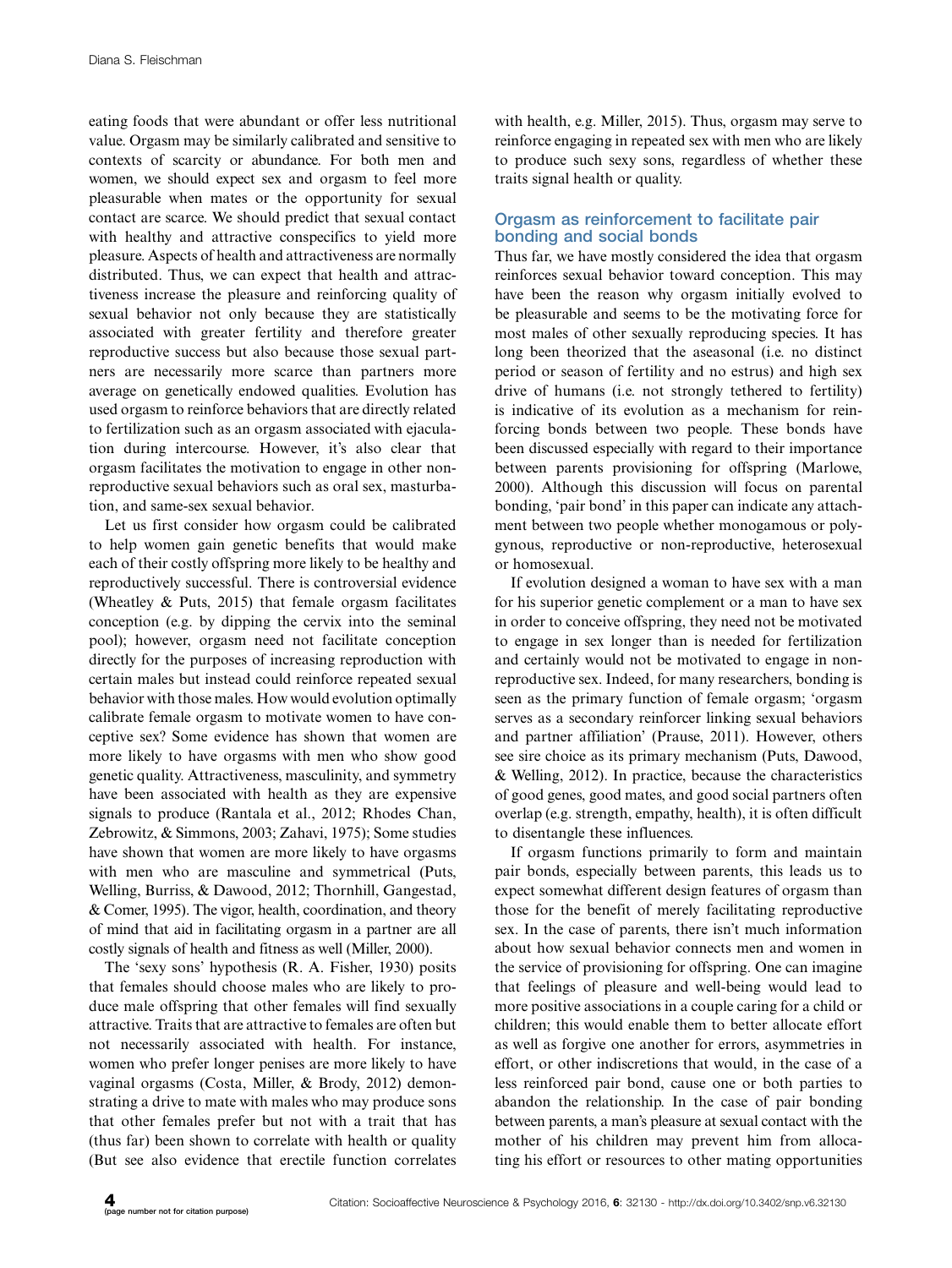or other children. For a woman, continued sexual pleasure with the father of her children could prevent her from abandoning a relationship that is provisioning and securing her offspring and could act as a signal of assurance of paternity to a mate provisioning offspring and offering protection. Thus, orgasm may act as a safeguard and mechanism for forgiveness of defection. The outcome of having healthy offspring that survive to adulthood is distal but the pleasure in the pair bond facilitates it in the short term. These kinds of factors maintaining parental bonds may not be that important in the modern age, but in many hunter gatherer groups thought to resemble ancestral human societies, children without paternal provisioning have lower survivability (Hurtado & Hill, 1992).

Oxytocin is thought to be important for romantic bonding and is released during close affectionate and sexual behavior and most importantly during orgasm. Oxytocin is positively reinforcing (László et al., 2016), increases the sensitivity of non-human primates to positive reinforcement, and increases the reinforcing properties of seeing another monkey reinforced (Chang, Barter, Ebitz, Watson, & Platt, 2012). Oxytocin may increase the strength of orgasm and is released in amounts based on the quality of orgasm (Behnia et al., 2014) and increases the sensitivity to socially reinforced (e.g. smiling faces) learning (Hurlemann et al., 2010). However, the fact that sexual excitement and satisfaction decreases over the course of a relationship and are greater with novel partners implies that orgasm is not intended to pair bond couples indefinitely but may only improve pair bonding for the duration in which children need intensive care and provisioning (H. E. Fisher, 1989).

The pair bonding hypothesis of orgasm has been supported and contradicted by evidence for and against the association of orgasmic frequency and relationship satisfaction. Coital (but not non-coital) orgasm frequency has been found in some studies to correspond to good dimensions of relationship quality such as intimacy, passion, love, and satisfaction (Costa & Brody, 2007). However, other studies have found that attractiveness but not positive dimensions of relationship quality account for orgasm (orgasm during last coitus) (Shackelford et al., 2000). If one considers attachment and affection to another person as a behavior that can be reinforced with orgasm, we might not expect consistent orgasmic and sexual pleasure. With animals, a behavior that is being successfully and consistently produced need not be reinforced consistently (e.g. a dog sitting), but behavior that is decreasing in frequency may need to be carefully shaped when any subtle cue of that behavior reappears. A waning behavior like affection or attachment may be more effectively strengthened by, for example, rewarding the desired cues with variable reinforcement (e.g. the slot machine example used earlier) (Pryor, 1999; Skinner, 1938).

We might expect orgasm would reinforce the attachment of two people after a period of divestment. For example, if orgasm serves to reinforce closeness and positive association between two people, we might expect intense sexual pleasure, orgasm, and intense orgasm to occur after relationship stress (e.g. threat from a rival, absence from a partner) rather than during every sexual episode. This could be a complementary reason why men find cues of other males mating with their mate sexually arousing (Pound, 2002), not just to engage in sperm competition but to strengthen the association between proximity and sexual pleasure to their mate to reignite the pair bond. Thus, we should predict that strong pair bonds should not exhibit regular orgasmic frequency but orgasm may instead track the degree to which strong reinforcement would be adaptive.

Another piece of evidence for orgasm as a pair bond mechanism is that foreplay increases the rate of orgasm in women (Singh, Meyer, Zambarano, & Hurlbert, 1998). This may indicate that foreplay classically conditions women to be secondarily reinforced by increased proximity to their partner as well as their time and attention. This could also indicate that orgasm as a signal is a reinforcement, a consequence that operantly conditions devoting attention and time to the partner (but more on that later). Thus far, the evidence indicates that an attractive and dominant male may increase the rate of orgasm in women. Dominant men may also have the time, experience, and confidence to engage in more extensive foreplay without being interrupted by rivals. It seems that foreplay can be used by dominant men to cultivate the pair bond with an especially attractive partner (as this will entail fewer opportunity costs for copulating with others), but that lower status males may also be able to use the same strategy: time, attention, and knowledge of a partner to increase attachment and reinforce the pair bond.

Let us now briefly consider orgasm and sexual pleasure from the perspective of forming and maintaining bonds between men and women for various benefits other than directly provisioning offspring. One might predict that the pleasure of sex and orgasm would be more associated with relationships that optimally conferred status, resources, or safety as a way of reinforcing association with that social partner and as a way of sexually reinforcing that social partner's association with you. It's difficult to disentangle orgasm in response to 'good genes' (e.g. characteristics like attractiveness and masculinity), as these characteristics also are likely to confer high status in social groups and lead to social and resource benefits of association regardless of whether sex causes conception with these men. One example of using sexual pleasure and orgasm to garner social benefits is the case of female baboons forming sexual friendships with males (Smuts, 1985). The female allows sexual access to a male while she is in estrus and that male protects her and her offspring.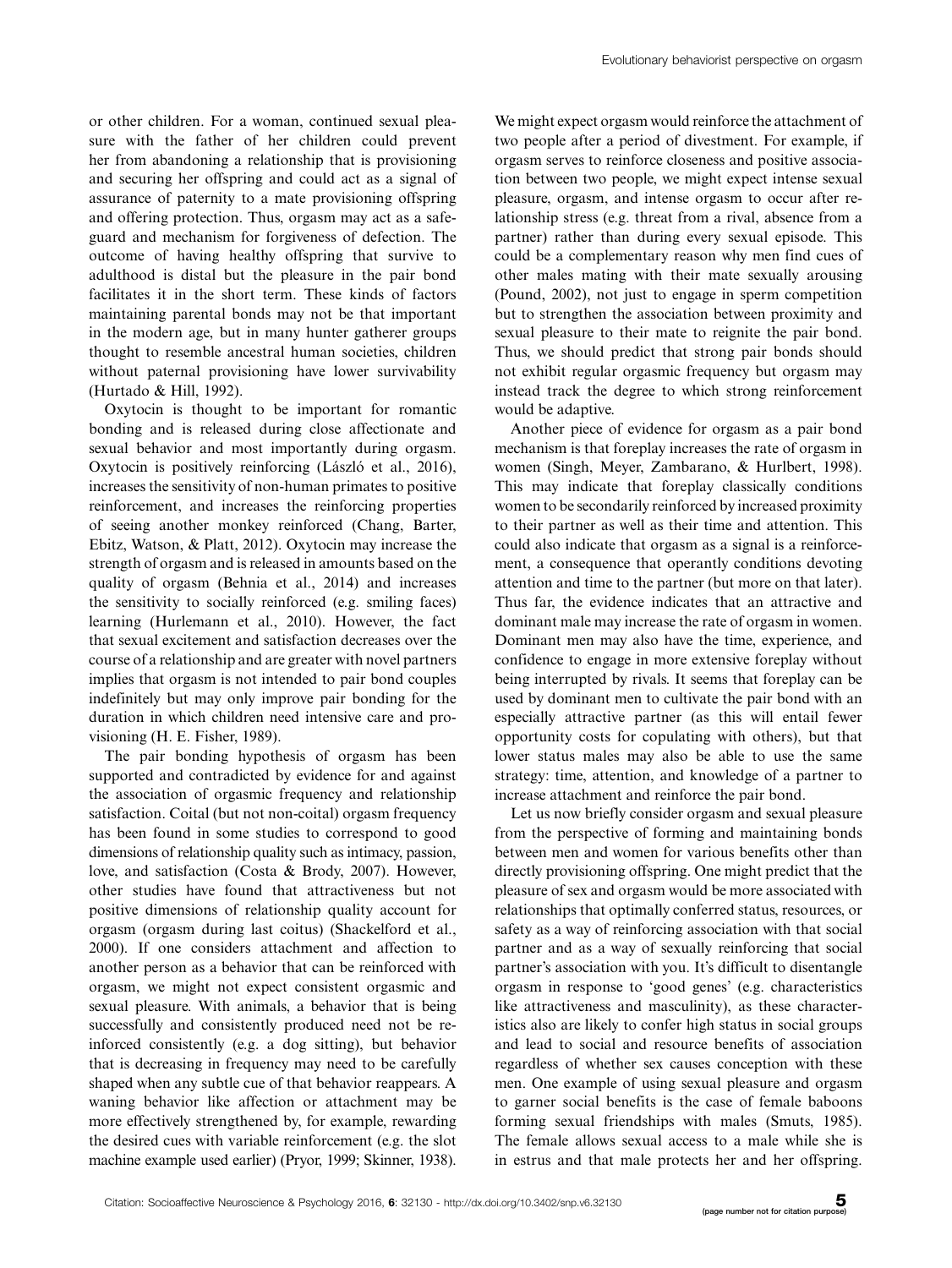This isn't a perfect example because the friendships are platonic between estrus periods and maintained by proximity and grooming. However, we could say that the female's sexual pleasure reinforces proximity with a male who protects her and the male's sexual pleasure reinforces attention and care for the female. Among human opposite sex friendships, both men and women want opposite sex friends who are agreeable and dependable, but men tend to prefer opposite sex friends who are attractive, and women tend to prefer opposite sex friends who have resources and physical strength (Lewis, Conroy-Beam, Raja, Dekay, & Buss, 2011). Sexual pleasure and orgasm, but also mere proximity to attractive cues, may maintain such relationships. Furthermore, when one gives sexual pleasure to a social partner, this increases his or her preference for you over other friends when there is competition for his or her status, attention, or other resources.

Orgasm is highly complex and occurs in a variety of sexual contexts. Although sire choice can encompass many aspects of reproduction (e.g. orgasm with a symmetrical male), the so-called 'sire choice' hypothesis of orgasm posits that orgasm causes women to 'preferentially retain' sperm of higher genetic quality (Sela et al., 2015). However, orgasm, seems overly complex in our species to have evolved to mainly solve this particular problem. To summarize, I tend to agree with Hrdy (1996): 'why solve a (presumably relatively simple?) cell transport problem through the evolution of a complex psychophysiological phenomenon that requires selection pressures to elaborate and link up various organs'. Orgasm seems well-designed as a mechanism to increase copulation among genetically desirable mates. However, we would also expect that evolution would select against orgasm and sexual pleasure in other contexts that didn't facilitate direct fertilization if they were maladaptive. Orgasm occurs in many different contexts and with people both of the same sex and the opposite sex; this may indicate that some non-reproductive sexual behavior is adaptive.

# Same-sex sexual behavior and orgasm

For many species, there is no motivation for sex or pleasure in sex if there is no chance for reproduction; evolution is capable of eliminating the pleasure of behaviors, including sexual behaviors, if there is no adaptive benefit. This is one reason why same-sex sexual behavior has been seen as a mystery to biology and psychology; how can a behavior that offers no possibility of direct reproductive success be maintained in the population? However many people feel the answer to the following question is obvious: Why might opposite sex partners engage in sexual behavior that has no possibility of reproduction (e.g. the woman is already pregnant or one partner is past fertile age)? It's likely we would say they engaged in the act to increase their intimacy or to give one another pleasure. It also stands to reason that bonds between people of the same sex (homosocial) can be strengthened with sexual behavior. Affiliating with others and engaging in cooperative exchange activates neural reward centers in the brain (Bora, Yucel, & Allen, 2009). These interactions can be even more reinforcing if they include associations of sexual pleasure.

The affiliation hypothesis of homosexual behavior (Fleischman, Fessler, & Cholakians, 2015) proposes that selection used the pleasure of sexual behavior to promote same-sex social bonds. In many societies that are thought to resemble social groups throughout human evolutionary history, social bonding and alliances play a critical role in survival. Some examples include defense in violent conflict (Van Vugt, 2009), surviving food shortfalls (Hill & Hurtado, 2009), care during illness or injury (Sugiyama, 2004), and cooperative child rearing (alloparenting) (Hrdy, 2009). Among humans and non-human primates, social bonds translate into better survival and reproductive success (Silk, Alberts, & Altmann, 2003; Silk et al., 2010). In the toolkit of means of reinforcement, sexual pleasure and orgasm would have been very useful both with members of the same sex, and members of the opposite sex, for cementing and maintaining social bonds. Evolution maintains sexual pleasure for a diversity of sexual behavior among humans and facilitates motivation to engage sexually to different adaptive ends.

# Classical and operant conditioning and orgasm

Classical conditioning, as discussed earlier, is a process by which a neutral stimulus is paired with a primary reinforcer, like sexual pleasure or orgasm, which thereby makes the neutral stimulus in itself reinforcing. When two people engage in sexual behavior and have orgasms they are associating sexual pleasure with the characteristics of the other including proximity, smell, taste, and form; these all become secondary rewards/reinforcers. When two people have repeated erotic contact, they become classically conditioned to perceive one another as secondary reinforcers and can better shape one another toward their own strategic goals.

If one person in a dyad is associated with sexual pleasure, he or she can very easily engage in what is called 'negative punishment', withholding positive consequences for a behavior as a means of punishment and an adaptive tactic for extinguishing the behavior. Take, for example, 'silent treatment'; If an individual values social interaction with a sexual partner, then taking away this reinforcer is a way of simultaneously punishing the behavior and no longer supplying positive reinforcement toward that behavior. Silent treatment will be much more painful if someone's mere presence, eye contact, or voice is strongly secondarily reinforced by sexual pleasure. Furthermore, withdrawal of other stimuli often associated with orgasm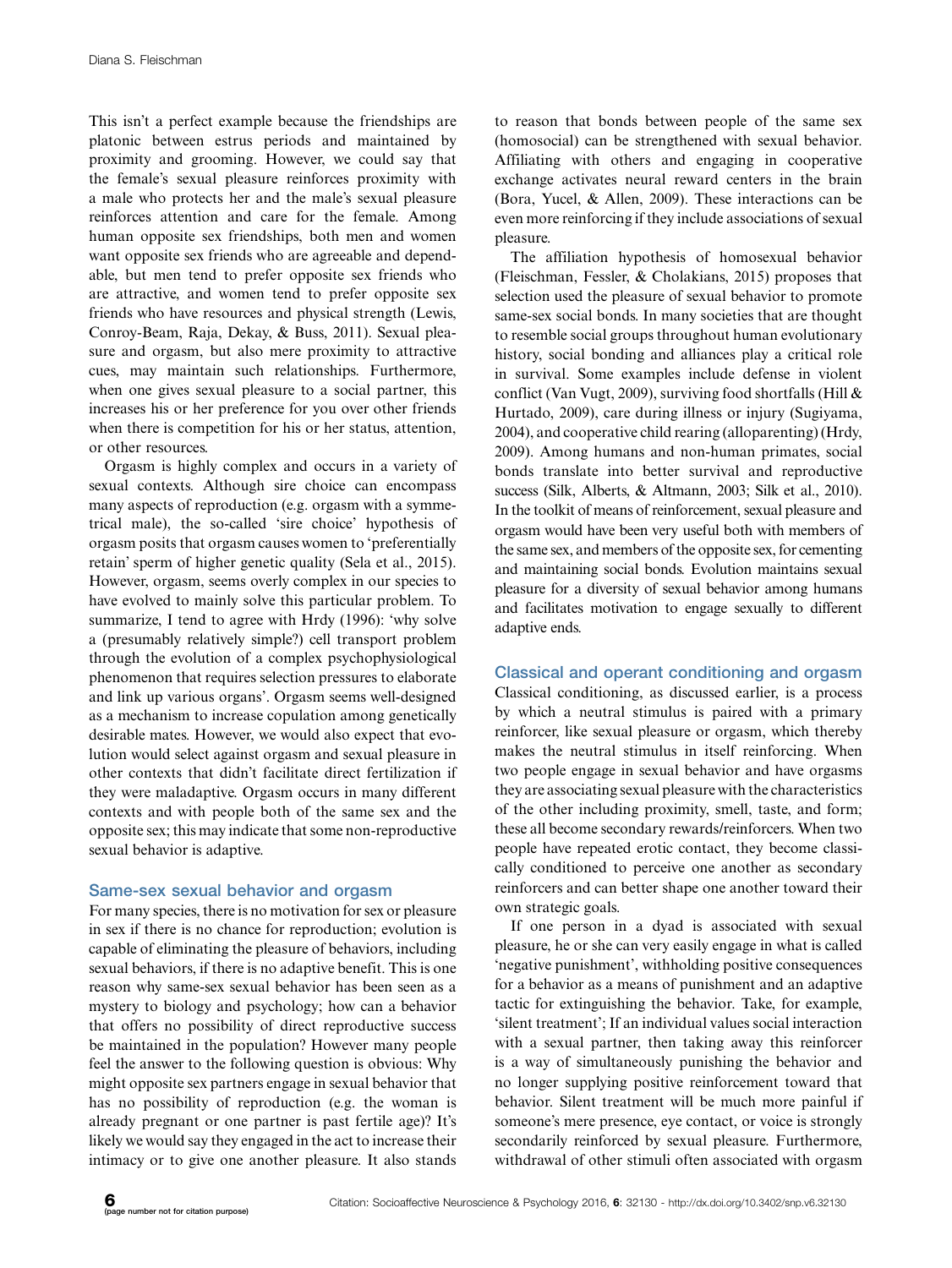like touch, eye contact, close proximity, and smell can be used more subtly (than silent treatment) to shape behavior both consciously and unconsciously.

Orgasm can also be used more directly to operantly condition behavior with or without classical conditioning. Operant conditioning is a process by which a behavior is followed by positive or negative consequences that increase or decrease the frequency of the behavior. An animal will engage in a behavior for a food reward and increase the frequency of that behavior if food rewards continue.

## The evolutionary psychology of dyadic social shaping others' behavior as an extended phenotype

In 'The Extended Phenotype', Dawkins advances the hypothesis that those things that are proximal to an organism, their physiological characteristics, behavior patterns, and individual differences are not the only things that make up their phenotype (Dawkins, 1999). A phenotype also consists of an organism's effects on the environment, including its effects on other organisms. One good example of this is parasitic manipulation. Toxoplasma gondii has an extended phenotype that includes rat psychology. This protozoa causes rats to increase their attraction to the smell of cat urine thus facilitating being eaten by cats, Toxoplasma's primary host (Berdoy, Webster, & Macdonald, 2000). In a more sexually relevant example, the 'Bruce effect' is a pregnancy disruption that occurs when a female mouse smells an unfamiliar male mouse's pheromones (Dawkins, 1999). In this case, her pregnancy is immediately terminated and she becomes sexually receptive and fertile much more quickly than if she had carried her litter to term. Dawkins argues that one does not have to view the abortion and early receptivity of the female mouse as only an adaptation on her part but can also view this as an adaptation on the part of the male mouse. Manipulation of anything external, including the manipulation of other organisms and conspecifics, is under just as intense selection pressure as those phenotypic characteristics that enable the organism to adapt to its immediate environment. Some of the physical and social environment represents an organism's phenotype, and humans are an example par excellence of a species that shapes its social environment in myriad ways (e.g. niche construction). Orgasm and sexual arousal can be used to extend one's phenotype into the minds of others in order to manipulate them to one's own strategic goals.

Between any two people, interests will sometimes align and sometimes diverge. The adaptive interests of individuals can be furthered with a variety of strategies; other individuals can engage in strategic interference or strategic facilitation (Buss, 1989). One of the most fraught kinds of relationships where there is the most at stake is between romantic partners whose interests can diverge in important ways. For example, in the case of jealousy, negative

emotions are evoked to punish the romantic partner. In the case of men, jealousy is more often evoked in the case of sexual infidelity as it indicates that men may have heavily invested in offspring that are not genetically related to them (Buss, Larsen, Westen, & Semmelroth, 1992). In this case, a man may punish a woman in a variety of ways for having sex outside of the pair bond because it interferes with his adaptive strategy of investing in offspring that are genetically related to him. Women are slightly more likely to experience emotional jealousy indicating the possible divestment of resources away from her or her offspring. She may punish the man for divesting resources to another woman as she wants to dissuade him from interfering with her strategy of obtaining resources and security from her romantic partner. When individuals engage in sexual behavior, they increase the leverage they have to both reinforce and punish behaviors to promote strategic facilitation and interfere with strategic interference.

A variety of tactics can be used to reinforce and punish others, especially if you are a secondary reinforcer to someone because of classical sexual conditioning. While this hasn't been explored directly in the literature before, there is one paper that details possible 'manipulation tactics' that can be used between romantic partners (Buss, 1989): charm, silent treatment, coercion, reasoning, regression, and debasement. Each of these can be viewed from a social shaping perspective and most could be augmented with the association of sexual pleasure. The 'charm' tactic includes acts of love and affection, compliments, gifts, and promising a reciprocal favor in exchange for a behavior in the mate, other means of operantly and classically conditioning a partner than sexual behavior. We already discussed silent treatment above as an example of negative punishment.

Here, I want to stress that positive association between a behavior and a reinforcing outcome like sexual pleasure is unlikely to be overt and, in fact, may work better for strategic goals if the manipulation is covert or unconscious. Self-deception is likely at play here; people are rarely conscious of the ways they manipulate others, and consciously verbalizing how you are manipulating someone else through reinforcement, would likely be viewed as unethical or sociopathic. The tactics of manipulation people use both sexually and non-sexually very likely exceed those they can verbalize. It doesn't seem that people are either often consciously aware of how they have sex to reinforce behavior or that they are willing to admit this in questionnaires. For example, individuals report engaging in sex for attraction or pleasure or to say 'I've missed you' very frequently, but very infrequently report that they have sex to manipulate another person into a given behavior (Meston & Buss, 2007). Perhaps, there has been selection for ignorance of one's own manipulation tactics so that they have greater effectiveness.

This is an area that could be important for further study. For example, having sex because you've missed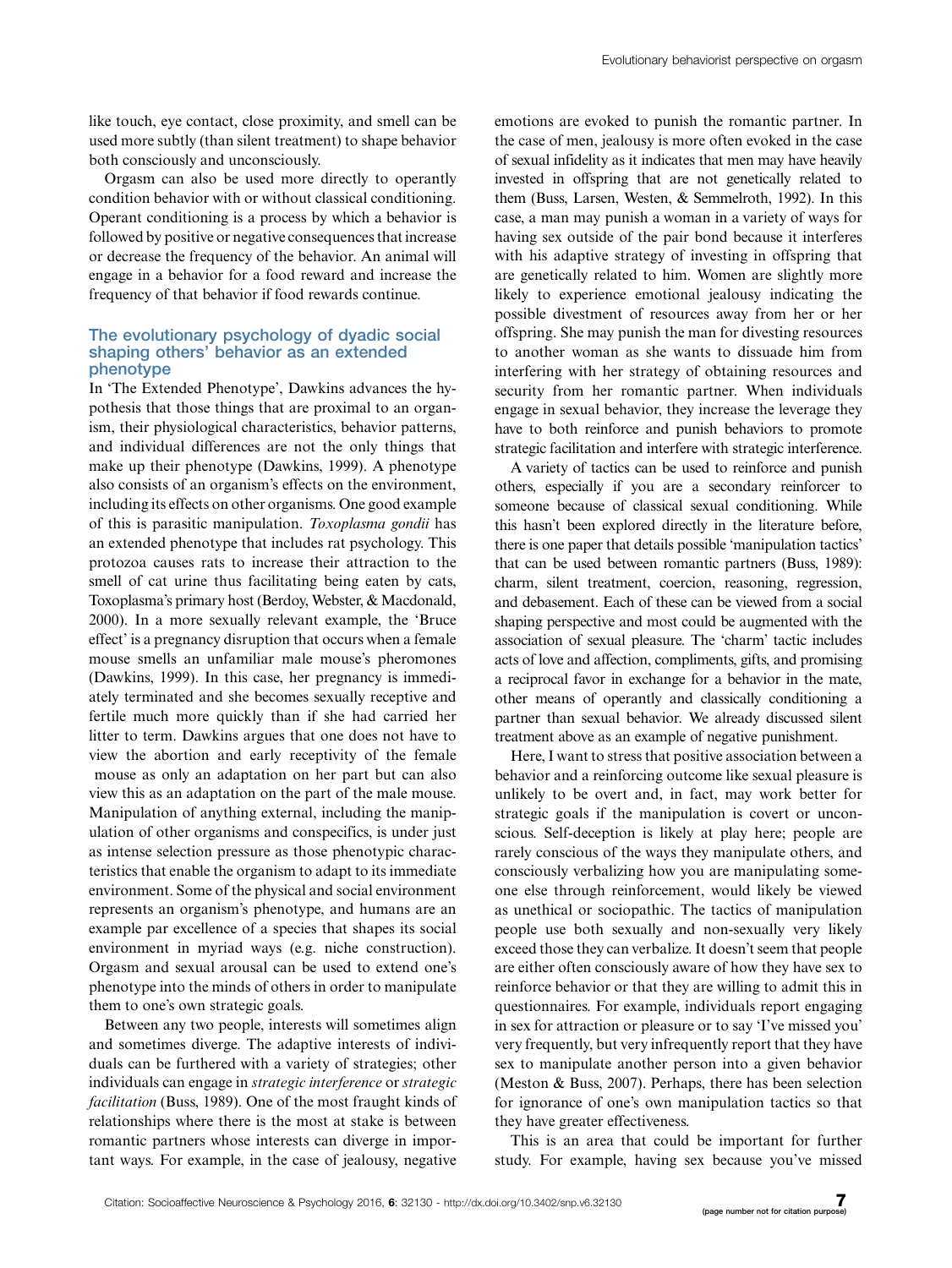another person or to make up after a fight may be a way to orgasmically reinforce their proximity, the dissolution of their anger, or their investment in the relationship (whether this takes the form of resources or security). However, it is not only the pleasure of orgasm that reinforces behaviors; seeing another person have an orgasm can be in itself reinforcing and a signal of sensitivity to reinforcement and punishment.

# Orgasm as a signal of sensitivity to shaping

Given what has been discussed so far in this paper, it would be surprising if cues of intense sexual pleasure and orgasm in another person were not themselves primary reinforcers. Perceiving that you have given someone else intense sexual pleasure can be a signal of trainability. Seeing intense sexual pleasure in another person is an indication of the strength of the extension of your phenotype into their minds, like altering a landscape to bear fruit. This may be yet another reason that orgasm is less frequent in women than it is in men. If men have, over evolutionary history, experienced paternity uncertainty, they would not only be sensitive to women's fidelity but also sensitive to the extent that their partner was specifically sensitive to receiving pleasure from them as a sexual partner and thus more reinforced by their company. If one had a precious resource in a lockbox, one would feel more secure if that lockbox had fewer combinations capable of opening it. Similarly, if one's sexual partner is intensely reinforced by one's sexual stimulation, this indicates that they are, potentially, uniquely reinforced to the exclusion of others and therefore one's investment is secure. This also indicates that they needn't try to maintain as intense a monopoly on sexual access through 'mate guarding'. Indeed, men's relationship satisfaction is positively predicted by their partner's orgasmic behavioral intensity (Ellsworth & Bailey, 2013). However, this could explain why giving sexual pleasure with any partner may hold intrinsic importance but especially in cases where strategic facilitation has the most adaptive value, as between reproductive partners. Of all the relationships humans have with one another, romantic relationships often result in the most shared genetic fate. Because the behavior of one's mate may have such a strong impact on one's reproductive success, tactics of shaping behavior should be heavily employed in the context of romantic relationships from the initial stages of courtship to managing parental duties and deterring the divergence of resources. Women's orgasmic behavioral intensity is positively related to their perception of partner investment (Ellsworth & Bailey, 2013). This also helps explain why orgasm is sometimes faked (Brewer & Hendrie, 2011), as it is likely both a reinforcing signal and a signal of special reinforcement sensitivity. Women (and more rarely men) may want to deceive their partners to the extent to which they are attached, trainable, and reinforcable. Relatedly, even though women are more likely

to experience emotional jealousy, we should expect that the intensity of sexual pleasure and orgasm of a woman's mate with another partner should elicit acute jealousy because of its likelihood of eliciting greater attachment through classical conditioning.

# **Conclusion**

This paper has been an overview of a potentially overlooked framework for elucidating sexual behavior. One reason for this may be that self-deception is involved in shaping others. This framework helps explain why social bonds and influence can be amplified with the addition of sexual pleasure and, especially, orgasm. It also explains why we, as humans, have so much attention and memory for the kinds of pleasure our partners find most reinforcing and intense. Many of these ideas have yet to be explored through scientific investigation. Do people find 'silent treatment' or distance most painful from those that give them the most sexual pleasure? Does one find the signal of orgasm most reinforcing from those that are the most strategically important to one's adaptive goals? How does sexual pleasure reinforce bonds between people of the same sex in different contexts? Explicitly using the psychology of learning and social shaping can expand an evolutionary account of sexual behavior and the myriad reasons it is adaptive both for conception, stronger social bonds, and strategic facilitation.

# Conflict of interest and funding

The authors have not received any funding or benefits from industry or elsewhere to conduct this study.

# **References**

- Behnia, B., Heinrichs, M., Bergmann, W., Jung, S., Germann, J., Schedlowski, M., et al. (2014). Differential effects of intranasal oxytocin on sexual experiences and partner interactions in couples. Hormones and Behavior, 65(3), 308-318. doi: [http://dx.](http://dx.doi.org/10.1016/j.yhbeh.2014.01.009) [doi.org/10.1016/j.yhbeh.2014.01.009](http://dx.doi.org/10.1016/j.yhbeh.2014.01.009)
- Berdoy, M., Webster, J. P., & Macdonald, D. W. (2000). Fatal attraction in rats infected with Toxoplasma gondii. Proceedings of the Royal Society of London B: Biological Sciences, 267(1452), 1591-1594.
- Bora, E., Yucel, M., & Allen, N. B. (2009). Neurobiology of human affiliative behaviour: Implications for psychiatric disorders. Current Opinion in Psychiatry, 22(3), 320.
- Brewer, G., & Hendrie, C. A. (2011). Evidence to suggest that copulatory vocalizations in women are not a reflexive consequence of orgasm. Archives of Sexual Behavior, 40(3), 559-564.
- Buss, D. M. (1989). Conflict between the sexes: Strategic interference and the evocation of anger and upset. Journal of Persotiality<sup>TM</sup> Journal of Social Psychology, 56(5), 735-747.
- Buss, D. M., Larsen, R. J., Westen, D., & Semmelroth, J. (1992). Sex differences in jealousy: Evolution, physiology, and psychology. Psychological Science, 3(4), 251-255.
- Chang, S. W. C., Barter, J. W., Ebitz, R. B., Watson, K. K., & Platt, M. L. (2012). Inhaled oxytocin amplifies both vicarious reinforcement and self reinforcement in rhesus macaques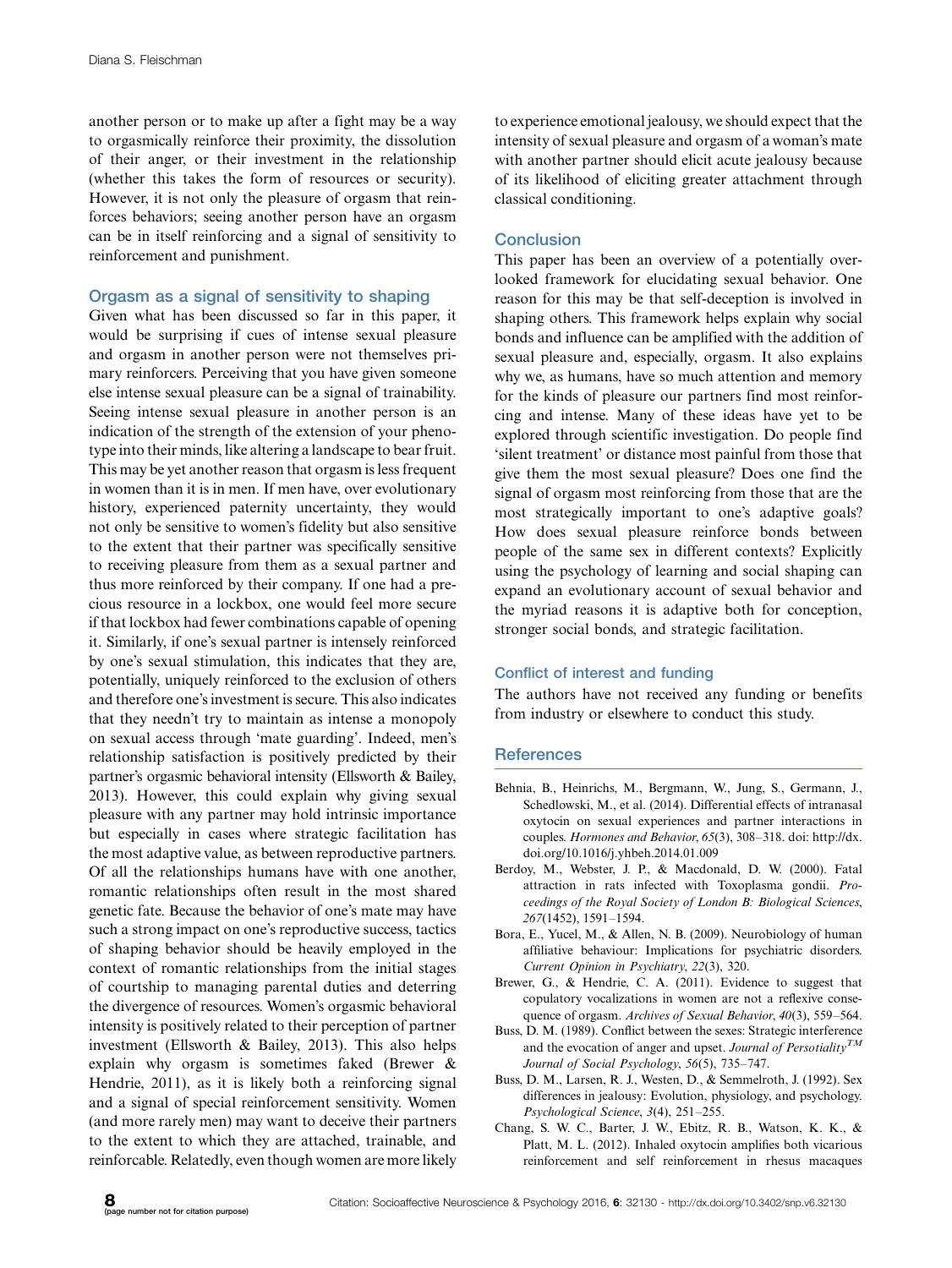(Macaca mulatta). Proceedings of the National Academy of Sciences of the United States of America, 109(3), 959-964. doi:<http://dx.doi.org/10.1073/pnas.1114621109>

- Costa, R. M., & Brody, S. (2007). Women's relationship quality is associated with specifically penile-vaginal intercourse orgasm and frequency. Journal of Sex & Marital Therapy, 33(4), 319-327. doi:<http://dx.doi.org/10.1080/00926230701385548>
- Costa, R. M., Miller, G. F., & Brody, S. (2012). Women who prefer longer penises are more likely to have vaginal orgasms (but not clitoral orgasms): Implications for an evolutionary theory of vaginal orgasm. The Journal of Sexual Medicine, 9(12), 3079-3088.
- Dawkins, R. (1999). The extended phenotype: The long reach of the gene. Oxford Paperbacks. Retrieved October 1, 2016, from [https://books.google.co.uk/books?h](https://books.google.co.uk/books?hl=en&lr=&id=vsIZAgAAQBAJ&oi=fnd&pg=PP2&dq=the+extended+phenotype&ots=IzsFNYGDAm&sig=u9ArjOZf_UaqllXl82VrfIIl60s)l=[en&lr](https://books.google.co.uk/books?hl=en&lr=&id=vsIZAgAAQBAJ&oi=fnd&pg=PP2&dq=the+extended+phenotype&ots=IzsFNYGDAm&sig=u9ArjOZf_UaqllXl82VrfIIl60s)=[&id](https://books.google.co.uk/books?hl=en&lr=&id=vsIZAgAAQBAJ&oi=fnd&pg=PP2&dq=the+extended+phenotype&ots=IzsFNYGDAm&sig=u9ArjOZf_UaqllXl82VrfIIl60s)=[vsIZAgAA](https://books.google.co.uk/books?hl=en&lr=&id=vsIZAgAAQBAJ&oi=fnd&pg=PP2&dq=the+extended+phenotype&ots=IzsFNYGDAm&sig=u9ArjOZf_UaqllXl82VrfIIl60s) [QBAJ&oi](https://books.google.co.uk/books?hl=en&lr=&id=vsIZAgAAQBAJ&oi=fnd&pg=PP2&dq=the+extended+phenotype&ots=IzsFNYGDAm&sig=u9ArjOZf_UaqllXl82VrfIIl60s)=[fnd&pg](https://books.google.co.uk/books?hl=en&lr=&id=vsIZAgAAQBAJ&oi=fnd&pg=PP2&dq=the+extended+phenotype&ots=IzsFNYGDAm&sig=u9ArjOZf_UaqllXl82VrfIIl60s)=[PP2&dq](https://books.google.co.uk/books?hl=en&lr=&id=vsIZAgAAQBAJ&oi=fnd&pg=PP2&dq=the+extended+phenotype&ots=IzsFNYGDAm&sig=u9ArjOZf_UaqllXl82VrfIIl60s)=[the+extended+phenotype&ots](https://books.google.co.uk/books?hl=en&lr=&id=vsIZAgAAQBAJ&oi=fnd&pg=PP2&dq=the+extended+phenotype&ots=IzsFNYGDAm&sig=u9ArjOZf_UaqllXl82VrfIIl60s)= [IzsFNYGDAm&sig](https://books.google.co.uk/books?hl=en&lr=&id=vsIZAgAAQBAJ&oi=fnd&pg=PP2&dq=the+extended+phenotype&ots=IzsFNYGDAm&sig=u9ArjOZf_UaqllXl82VrfIIl60s)=[u9ArjOZf\\_UaqllXl82VrfIIl60s](https://books.google.co.uk/books?hl=en&lr=&id=vsIZAgAAQBAJ&oi=fnd&pg=PP2&dq=the+extended+phenotype&ots=IzsFNYGDAm&sig=u9ArjOZf_UaqllXl82VrfIIl60s)
- Deaner, R. O., Khera, A. V., & Platt, M. L. (2005). Monkeys pay per view: Adaptive valuation of social images by rhesus macaques. Current Biology, 15(6), 543-548.
- Ellsworth, R. M., & Bailey, D. H. (2013). Human female orgasm as evolved signal: A test of two hypotheses. Archives of Sexual Behavior, 42(8), 1545-1554.
- Ferro, S. (2013, September 26). Do animals have orgasms. Popular Science. Retrieved July 2, 2016, from [http://www.popsci.com/](http://www.popsci.com/science/article/2013-09/fyi-do-animals-have-orgasms) [science/article/2013-09/fyi-do-animals-have-orgasms](http://www.popsci.com/science/article/2013-09/fyi-do-animals-have-orgasms)
- Figueredo, A. J., Sefcek, J. A., Vasquez, G., Brumbach, B. H., King, J. E., & Jacobs, W. J. (2005). Evolutionary personality psycholozgy. In D. M. Buss (Ed.), The handbook of evolutionary psychology (pp. 851-877). Hoboken, NJ: Wiley, xxv, 1028 pp.
- Fisher, H. E. (1989). Evolution of human serial pairbonding. American Journal of Physical Anthropology, 78(3), 331-354. doi:<http://dx.doi.org/10.1002/ajpa.1330780303>
- Fisher, R. A. (1930). The genetical theory of natural selection: A complete variorum edition. Oxford University Press. Retrieved August 26, 2016 from [https://books.google.co.uk/books?](https://books.google.co.uk/books?hl=en&lr=&id=sT4lIDk5no4C&oi=fnd&pg=PR6&dq=genetical+theory+fisher&ots=oDMh_DYUal&sig=Pu7jxkUk0YJbRyeRc7SkXBt_3PU) [hl](https://books.google.co.uk/books?hl=en&lr=&id=sT4lIDk5no4C&oi=fnd&pg=PR6&dq=genetical+theory+fisher&ots=oDMh_DYUal&sig=Pu7jxkUk0YJbRyeRc7SkXBt_3PU)=[en&lr](https://books.google.co.uk/books?hl=en&lr=&id=sT4lIDk5no4C&oi=fnd&pg=PR6&dq=genetical+theory+fisher&ots=oDMh_DYUal&sig=Pu7jxkUk0YJbRyeRc7SkXBt_3PU)=[&id](https://books.google.co.uk/books?hl=en&lr=&id=sT4lIDk5no4C&oi=fnd&pg=PR6&dq=genetical+theory+fisher&ots=oDMh_DYUal&sig=Pu7jxkUk0YJbRyeRc7SkXBt_3PU)=[sT4lIDk5no4C&oi](https://books.google.co.uk/books?hl=en&lr=&id=sT4lIDk5no4C&oi=fnd&pg=PR6&dq=genetical+theory+fisher&ots=oDMh_DYUal&sig=Pu7jxkUk0YJbRyeRc7SkXBt_3PU)=[fnd&pg](https://books.google.co.uk/books?hl=en&lr=&id=sT4lIDk5no4C&oi=fnd&pg=PR6&dq=genetical+theory+fisher&ots=oDMh_DYUal&sig=Pu7jxkUk0YJbRyeRc7SkXBt_3PU)=[PR6&dq](https://books.google.co.uk/books?hl=en&lr=&id=sT4lIDk5no4C&oi=fnd&pg=PR6&dq=genetical+theory+fisher&ots=oDMh_DYUal&sig=Pu7jxkUk0YJbRyeRc7SkXBt_3PU)=[gene-](https://books.google.co.uk/books?hl=en&lr=&id=sT4lIDk5no4C&oi=fnd&pg=PR6&dq=genetical+theory+fisher&ots=oDMh_DYUal&sig=Pu7jxkUk0YJbRyeRc7SkXBt_3PU)[PR6&dq](https://books.google.co.uk/books?hl=en&lr=&id=sT4lIDk5no4C&oi=fnd&pg=PR6&dq=genetical+theory+fisher&ots=oDMh_DYUal&sig=Pu7jxkUk0YJbRyeRc7SkXBt_3PU)=[genetical+theory+fisher&ots](https://books.google.co.uk/books?hl=en&lr=&id=sT4lIDk5no4C&oi=fnd&pg=PR6&dq=genetical+theory+fisher&ots=oDMh_DYUal&sig=Pu7jxkUk0YJbRyeRc7SkXBt_3PU)=[oDMh\\_DYUal&sig](https://books.google.co.uk/books?hl=en&lr=&id=sT4lIDk5no4C&oi=fnd&pg=PR6&dq=genetical+theory+fisher&ots=oDMh_DYUal&sig=Pu7jxkUk0YJbRyeRc7SkXBt_3PU) [Pu7jxkUk0YJbRyeRc7SkXBt\\_3PU](https://books.google.co.uk/books?hl=en&lr=&id=sT4lIDk5no4C&oi=fnd&pg=PR6&dq=genetical+theory+fisher&ots=oDMh_DYUal&sig=Pu7jxkUk0YJbRyeRc7SkXBt_3PU)
- Fisher, S. (1973). The female orgasm: Psychology, physiology, fantasy. Basic Books.
- Fleischman, D. S., Fessler, D. M., & Cholakians, A. E. (2015). Testing the affiliation hypothesis of homoerotic motivation in humans: The effects of progesterone and priming. Archives of Sexual Behavior, 44(5), 1395-1404.
- Haselton, M. G., & Buss, D. M. (2000). Error management theory: A new perspective on biases in cross-sex mind reading. Journal of Personality and Social Psychology, 78(1), 81.
- Hill, K., & Hurtado, A. M. (2009). Cooperative breeding in South American hunter-gatherers. Proceedings of the Royal Society B: Biological Sciences, 276(1674), 3863.
- Hrdy, S. B. (1996). The evolution of female orgasms: logic please but no atavism. Animal behaviour, 52(4), 851-852.
- Hrdy, S. (2009). Meet the alloparents: Shared child care may be the secret of human evolutionary success. Natural History, 118(3), 24-29.
- Hurlemann, R., Patin, A., Onur, O. A., Cohen, M. X., Baumgartner, T., Metzler, S., et al. (2010). Oxytocin enhances amygdaladependent, socially reinforced learning and emotional empathy in humans. The Journal of Neuroscience, 30(14), 4999-5007. doi:<http://dx.doi.org/10.1523/JNEUROSCI.5538-09.2010>
- Hurtado, A. M., & Hill, K. R. (1992). Paternal effect on offspring survivorship among Ache and Hiwi hunter-gatherers: Implications for modeling pair-bond stability. Father-Child Relations: Cultural and Biosocial Contexts, 31-55.
- Lacreuse, A., Martin-Malivel, J., Lange, H. S., & Herndon, J. G. (2007). Effects of the menstrual cycle on looking preferences for faces in female rhesus monkeys. Animal Cognition, 10(2), 105-115.
- László, K., Kovács, A., Zagoracz, O., Ollmann, T., Péczely, L., Kertes, E., et al. (2016). Positive reinforcing effect of oxytocin microinjection in the rat central nucleus of amygdala. Behavioural Brain Research, 296, 279-285. doi: [http://dx.doi.org/10.1016/j.](http://dx.doi.org/10.1016/j.bbr.2015.09.021) [bbr.2015.09.021](http://dx.doi.org/10.1016/j.bbr.2015.09.021)
- Lehmiller, J. (2013, February 1). Sex question Friday: What percentage of women reach orgasm from intercourse alone? -Sex and psychology. Retrieved August 17, 2016, from [http://](http://www.lehmiller.com/blog/2013/2/1/sex-question-friday-what-percentage-of-women-reach-orgasm-fr.html) [www.lehmiller.com/blog/2013/2/1/sex-question-friday-what](http://www.lehmiller.com/blog/2013/2/1/sex-question-friday-what-percentage-of-women-reach-orgasm-fr.html)[percentage-of-women-reach-orgasm-fr.html](http://www.lehmiller.com/blog/2013/2/1/sex-question-friday-what-percentage-of-women-reach-orgasm-fr.html)
- Lewis, D. M. G., Conroy-Beam, D., Raja, A., Dekay, T., & Buss, D. M. (2011). Friends with benefits: The evolved psychology of sameand opposite-sex friendship. Journal of Evolutionary Psychology, 9, 543-563.
- Lloyd, E. A. (2009). The case of the female orgasm: Bias in the science of evolution. Harvard University Press. Retrieved July 2, 2016, from [https://books.google.co.uk/books?h](https://books.google.co.uk/books?hl=en&lr=&id=6GFNvA6TvlwC&oi=fnd&pg=PA1&dq=lloyd+orgasm&ots=OTLRqCOvYo&sig=NPNQp3yiWTaFZNaS4b88OAwOrDc)l=[en&lr](https://books.google.co.uk/books?hl=en&lr=&id=6GFNvA6TvlwC&oi=fnd&pg=PA1&dq=lloyd+orgasm&ots=OTLRqCOvYo&sig=NPNQp3yiWTaFZNaS4b88OAwOrDc)=[&id](https://books.google.co.uk/books?hl=en&lr=&id=6GFNvA6TvlwC&oi=fnd&pg=PA1&dq=lloyd+orgasm&ots=OTLRqCOvYo&sig=NPNQp3yiWTaFZNaS4b88OAwOrDc)= [6GFNvA6TvlwC&oi](https://books.google.co.uk/books?hl=en&lr=&id=6GFNvA6TvlwC&oi=fnd&pg=PA1&dq=lloyd+orgasm&ots=OTLRqCOvYo&sig=NPNQp3yiWTaFZNaS4b88OAwOrDc)=[fnd&pg](https://books.google.co.uk/books?hl=en&lr=&id=6GFNvA6TvlwC&oi=fnd&pg=PA1&dq=lloyd+orgasm&ots=OTLRqCOvYo&sig=NPNQp3yiWTaFZNaS4b88OAwOrDc)=[PA1&dq](https://books.google.co.uk/books?hl=en&lr=&id=6GFNvA6TvlwC&oi=fnd&pg=PA1&dq=lloyd+orgasm&ots=OTLRqCOvYo&sig=NPNQp3yiWTaFZNaS4b88OAwOrDc)=[lloyd+orgasm&ots](https://books.google.co.uk/books?hl=en&lr=&id=6GFNvA6TvlwC&oi=fnd&pg=PA1&dq=lloyd+orgasm&ots=OTLRqCOvYo&sig=NPNQp3yiWTaFZNaS4b88OAwOrDc)= [OTLRqCOvYo&sig](https://books.google.co.uk/books?hl=en&lr=&id=6GFNvA6TvlwC&oi=fnd&pg=PA1&dq=lloyd+orgasm&ots=OTLRqCOvYo&sig=NPNQp3yiWTaFZNaS4b88OAwOrDc)=[NPNQp3yiWTaFZNaS4b88OAwOrDc](https://books.google.co.uk/books?hl=en&lr=&id=6GFNvA6TvlwC&oi=fnd&pg=PA1&dq=lloyd+orgasm&ots=OTLRqCOvYo&sig=NPNQp3yiWTaFZNaS4b88OAwOrDc)
- Madkan, V. K., Giancola, A. A., Sra, K. K., & Tyring, S. K. (2006). Sex differences in the transmission, prevention, and disease manifestations of sexually transmitted diseases. Archives of Dermatology, 142(3), 365.
- Marlowe, F. (2000). Paternal investment and the human mating system. Behavioural Processes, 51(1), 45-61.
- Meston, C. M., & Buss, D. M. (2007). Why humans have sex. Archives of Sexual Behavior, 36(4), 477-507. doi: [http://dx.doi.](http://dx.doi.org/10.1007/s10508-007-9175-2) [org/10.1007/s10508-007-9175-2](http://dx.doi.org/10.1007/s10508-007-9175-2)
- Miller, G. (2000). The mating mind: How sexual selection shaped the evolution of human nature. New York: Doubleday.
- Miller, G. (2015, May 28). Women prefer larger penises in short-term mating: Results from selection among 3D-printed models. Presented at the Human Behavior and Evolution Society Conference, Columbia, MO.
- Nesse, R. M. (2001). The smoke detector principle. Annals of the New York Academy of Sciences, 935(1), 75-85.
- Perilloux, C., Easton, J. A., & Buss, D. M. (2012). The misperception of sexual interest. *Psychological Science*, 23(2), 146-151.
- Pound, N. (2002). Male interest in visual cues of sperm competition risk. Evolution and Human Behavior, 23(6), 443-466.
- Prause, N. (2011). The human female orgasm: Critical evaluations of proposed psychological sequelae. Sexual and Relationship Therapy, 26(4), 315-328.
- Pryor, K. (1999). Dont shoot the dog. Bantam. Retrieved June 22, 2016 from [http://www.k9events.com/Anxious-dogs/pdf's/Don't](http://www.k9events.com/Anxious-dogs/pdf) [shoot the dog.pdf](http://www.k9events.com/Anxious-dogs/pdf)
- Puts, D. A., Dawood, K., & Welling, L. L. M. (2012). Why women have orgasms: An evolutionary analysis. Archives of Sexual Behavior, 41(5), 1127-1143. doi: [http://dx.doi.org/10.1007/](http://dx.doi.org/10.1007/s10508-012-9967-x) [s10508-012-9967-x](http://dx.doi.org/10.1007/s10508-012-9967-x)
- Puts, D. A., Welling, L. L., Burriss, R. P., & Dawood, K. (2012). Men's masculinity and attractiveness predict their female partners' reported orgasm frequency and timing. Evolution and Human Behavior, 33(1), 1-9.
- Rachman, S. (1966). Sexual fetishism: An experimental analogue. The Psychological Record, 16(3), 293-296.
- Rantala, M. J., Moore, F. R., Skrinda, I., Krama, T., Kivleniece, I., Kecko, S., et al. (2012). Evidence for the stress-linked immunocompetence handicap hypothesis in humans. Nature Communications, 3, 694.
- Rhodes, G., Chan, J., Zebrowitz, L. A., & Simmons, L. W. (2003). Does sexual dimorphism in human faces signal health?